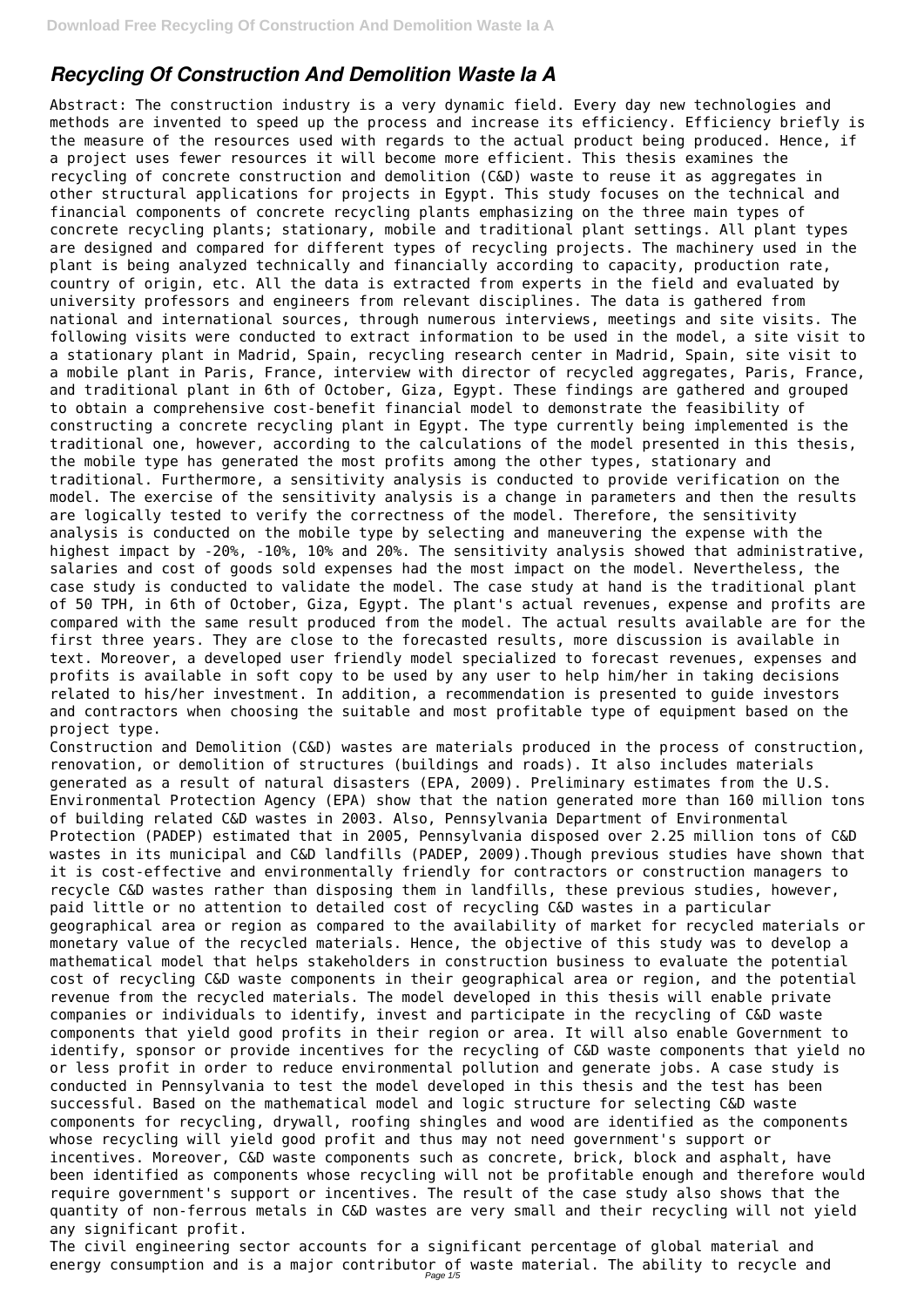### **Download Free Recycling Of Construction And Demolition Waste Ia A**

reuse concrete and demolition waste is critical to reducing environmental impacts in meeting national, regional and global environmental targets. Handbook of recycled concrete and demolition waste summarises key recent research in achieving these goals. Part one considers techniques for managing construction and demolition waste, including waste management plans, ways of estimating levels of waste, the types and optimal location of waste recycling plants and the economics of managing construction and demolition waste. Part two reviews key steps in handling construction and demolition waste. It begins with a comparison between conventional demolition and construction techniques before going on to discuss the preparation, refinement and quality control of concrete aggregates produced from waste. It concludes by assessing the mechanical properties, strength and durability of concrete made using recycled aggregates. Part three includes examples of the use of recycled aggregates in applications such as roads, pavements, high-performance concrete and alkali-activated or geopolymer cements. Finally, the book discusses environmental and safety issues such as the removal of gypsum, asbestos and alkali-silica reaction (ASR) concrete, as well as life-cycle analysis of concrete with recycled aggregates. Handbook of recycled concrete and demolition waste is a standard reference for all those involved in the civil engineering sector, as well as academic researchers in the field. Summarises key recent research in recycling and reusing concrete and demolition waste to reduce environmental impacts and meet national, regional and global environmental targets Considers techniques for managing construction and demolition waste, including waste management plans, ways of estimating levels of waste, the types and optimal location of waste recycling plants Reviews key steps in handling construction and demolition waste Construction, Demolition and Disaster Waste Management

Pavement, Roadway, and Bridge Life Cycle Assessment 2020

Final Report

Concepts for Reuse and Recycling of Construction and Demolition Waste

A Guide to Waste Reduction & Recycling on Construction Sites

Construction and Demolition Waste Survey

**An increasing number of agencies, academic institutes, and governmental and industrial bodies are embracing the principles of sustainability in managing their activities. Life Cycle Assessment (LCA) is an approach developed to provide decision support regarding the environmental impact of industrial processes and products. LCA is a field with ongoing research, development and improvement and is being implemented world-wide, particularly in the areas of pavement, roadways and bridges. Pavement, Roadway, and Bridge Life Cycle Assessment 2020 contains the contributions to the International Symposium on Pavement, Roadway, and Bridge Life Cycle Assessment 2020 (Davis, CA, USA, June 3-6, 2020) covering research and practical issues related to pavement, roadway and bridge LCA, including data and tools, asset management, environmental product declarations, procurement, planning, vehicle interaction, and impact of materials, structure, and construction. Pavement, Roadway, and Bridge Life Cycle Assessment 2020 will be of interest to researchers, professionals, and policymakers in academia, industry, and government who are interested in the sustainability of pavements, roadways and bridges.**

**Most books available in the market related to this area consider the use of recycled aggregate only for low-grades of concrete applications. This book presents a thorough analysis of structural and high-grade concrete applications. The use of recycled aggregate concrete is the new trend in construction.**

**The study identifies the origin and destination of construction and demolition waste. It analyses the practices within the 15 member states to promote the reuse and recycling of construction and demolition waste. The study also examines the economic implications of such measures and puts forward some recommendations to improve the waste management of this waste stream. EFFECTIVE RECYCLE PLANNING FOR CONSTRUCTION AND DEMOLITION WASTES**

**Eco-efficiency and Performance Strategies in Construction and Demolition Waste Recycling Systems**

**Improving quality of construction & demolition waste**

**Construction and Demolition Waste Recycling Guide**

**National Survey of the Production, Recycling and Disposal of Construction and Demolition Waste in England and Wales, 1999-2000**

**Management, Processing and Environmental Assessment**

**A pre-demolition audit is a tool that can be used to both identify hazardous substances and assess the materials to be removed from the building or infrastructure, and consequently their potential value, prior to the demolition or renovation activity can be established. Audits are essential since they enable all stakeholders involved to get information on the composition of waste and make it easier to find markets for different waste types. It is likely that the European Commission will recommend all Member States to make this pre-demolition audit mandatory to increase high quality recycling of construction and demolition waste. The report presents the current pre-demolition audit systems and existing guidelines in Denmark, Finland and Sweden. The report gives recommendations on key elements to be included in audits for improving the quality of the construction and demolition waste. This book focuses on the utilisation of construction waste material as coarse aggregate in making concrete. It discusses in detail the behaviour of recycled aggregate under impact load along with other structural applications, and explains the various quality-improvement techniques for recycled aggregate and recycled aggregate concrete (RAC). The first chapter describes the importance of recycling construction and demolition waste and the status quo of global construction and demolition waste recycling. The second chapter examines the recycled aggregate production methodology. Subsequent chapters address the physical and mechanical characteristics and different research findings, as well as the engineering properties of recycled aggregate concrete. Further, the interrelationships among the mechanical properties of recycled aggregate concrete are discussed. The book also explores long-term properties like shrinkage and creep, durability properties, and microstructural characterisation. It will serve as a valuable resource for researchers and professionals alike.**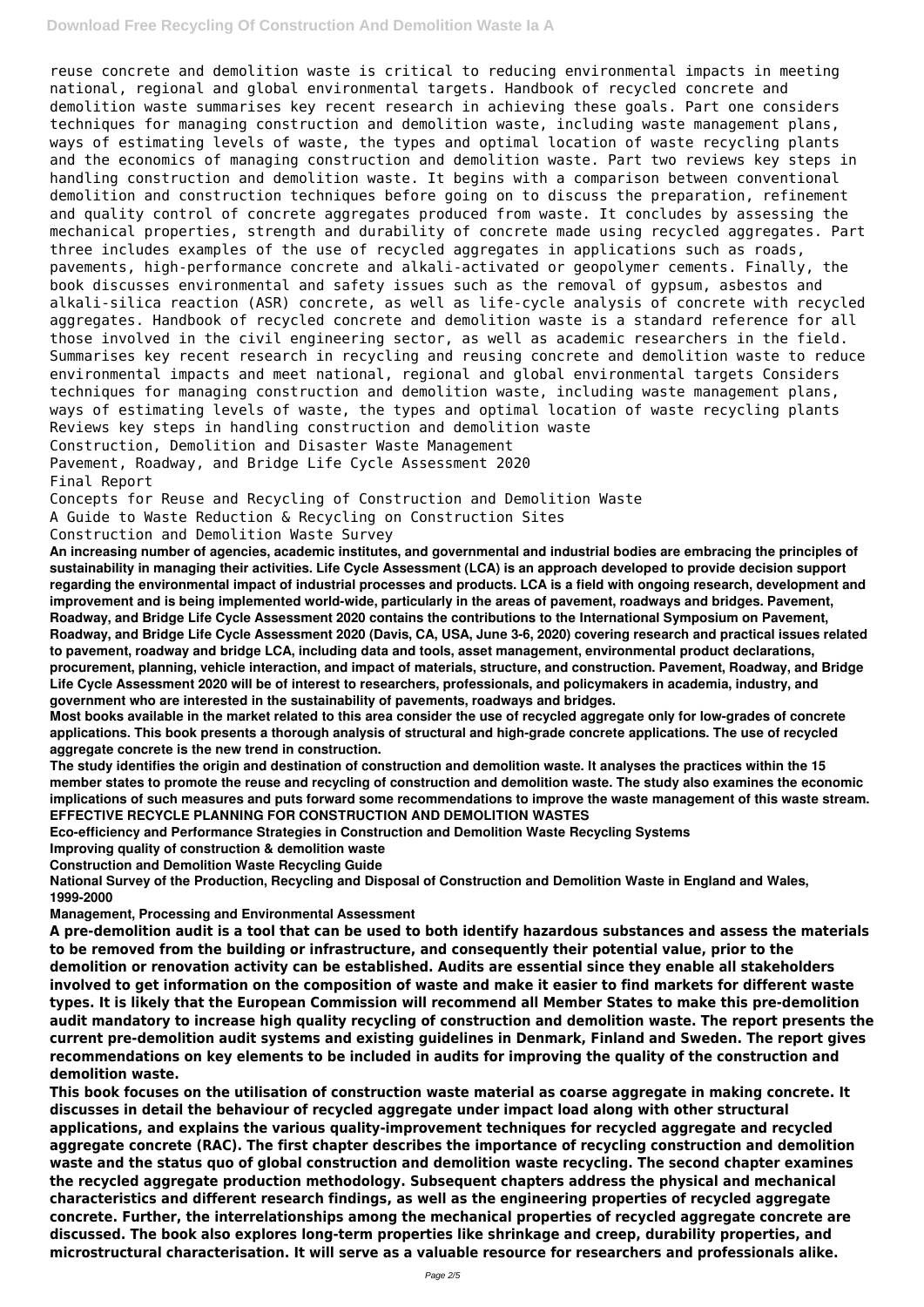**Advances in Construction and Demolition Waste Recycling: Management, Processing and Environmental Assessment is divided over three parts. Part One focuses on the management of construction and demolition waste, including estimation of quantities and the use of BIM and GIS tools. Part Two reviews the processing of recycled aggregates, along with the performance of concrete mixtures using different types of recycled aggregates. Part Three looks at the environmental assessment of non-hazardous waste. This book will be a standard reference for civil engineers, structural engineers, architects and academic researchers working in the field of construction and demolition waste. Summarizes key recent research in recycling and reusing concrete and demolition waste to reduce environmental impacts Considers techniques for managing construction and demolition waste, including waste management plans, ways of estimating levels of waste, and the types and optimal location of waste recycling plants Reviews key steps in handling construction and demolition waste Study on Construction & Demolition Waste Management in Construction Site Recycled Aggregate in Concrete**

## **Construction and Demolition Waste Management Practices and Their Economic Impacts Research Into the Recycling of Construction and Demolition Wastes in Australia Reuse of Materials and Byproducts in Construction**

### **An Integrated and Sustainable Approach**

This chapter discusses the recycling of construction and demolition wastes (CDW) and the use of recycled aggregates in concrete. Classification and characteristics of recycled aggregates, physical and mechanical properties, and durability of recycled aggregate concrete are also discussed. This publication provides introductory technical guidance for professional engineers and construction managers interested in recycling construction waste. Advances in Construction and Demolition Waste RecyclingManagement, Processing and Environmental AssessmentWoodhead Publishing From Science to Innovation Sustainable Waste Management and Recycling Proceedings of the International Symposium on Pavement. Roadway, and Bridge Life Cycle Assessment 2020 (LCA 2020, Sacramento, CA, 3-6 June 2020) Recycling Concrete Construction and Demolition Wastes

This report is a useful tool for countries starting to recycle aggregates or construction and demolition waste. It contains the latest developments in this field, introduces a completely new approach to the procedure of proportioning concrete mixtures with recycled aggregate, references recent publications, opinions and discrepancies in relation to the durability of recycled concrete, such as freeze-thaw standards, studies of chloride penetration and diffusion, and sulfate attacks, the use of the fine fraction This volume will be of interest to recyclers, researchers and consumers.

# Recycling of Construction Materials in Construction and Demolition of Buildings

Eco-efficient concrete

The need to establish material cycles in the building industry is undisputed. Knowledge on this topic is available in many places: In this book it is summarised and systematized. After a general overview of the quantities generated, recovery rates and areas of application of recycled building materials, the current processing steps on which recycling is based and the possibilities for influencing the product properties are discussed. Furthermore, recycling building materials are characterized and their fields of application are presented. The starting point is always the original building material, which is later found in the construction waste. The focus is on the structural properties. The environmental aspects, which have determined the discussion for years, are shown to the necessary extent. The book concludes with a chapter that presents new developments in processing technologies and analyses the potential of construction waste as a source of raw materials.

Abstract: Egypt faces serious solid waste management challenges. Currently, waste is either burned or dumped along roads and canals. Not only do these wastes cause health problems, but they also contribute significantly to soil, air, and water pollution. Solid waste can be categorized as residential, industrial, institutional, municipal, manufacturing, and construction and demolition waste (C&DW). The construction industry threatens the environment in three main ways: during the production of raw materials in the process of cement and aggregate production; during the construction process itself due to high consumption of energy; and, in the final stages of the construction process due to demolition waste disposal problems. It is a common practice at the end of the lifecycle of a building in Egypt to demolish it, leaving the construction and demolishing waste without proper waste management. This underscores the unfortunate fact that the concept and practices of adequate recycling are still not applied in Egypt. This study aims at exploring potential uses for construction waste in feasible applications. More specifically, it targets the possibility of employing construction and demolition waste to produce non-load bearing bricks that is suitable for use in the construction industry. A case study is provided to highlight the socio-economic value of recycling. In addition, a cost and benefit analysis is included in which the feasibility of the proposed bricks is explored. To meet this objective, standard tests, such as compressive strength, flexural strength, water absorption and density, were performed on the bricks. The results of this study reveal that the final product meets expected properties of standard bricks used in construction. The case study demonstrates that the impact of using bricks made from construction and demolition waste extends beyond the technical and functional to include socio-economic and environmental positive impacts. The cost and benefit analysis pinpoints that applying the recycling concept in this area also offers financial merits; this provides an incentive for the use of such products in future construction projects. Recommendations for future work to further validate the findings of this study are presented. Recycling Construction and Demolition Waste Through Planning, Job Site Reuse and Recycling

Recycling of Building Materials

Economic and Environmental Impact Assessment of Construction and Demolition Waste Recycling and Reuse Using LCA and MCDA Management Tools

#### Handbook of Recycled Concrete and Demolition Waste

Incorporating recycled aggregates in concrete, despite the fact that effective technologies are available, is being adopted at a slow rate. These shortcomings have been associated with poor quality recycled aggregate (RA) products, lack of guidelines facilitating the use of RAs in various applications, and little incentive to incorporate these materials into civil engineering projects in Cape Town. In order to promote the use of RAs, a construction and demolition waste (C&DW) recycling culture has to be developed. Analysis of municipal waste data over the past 10 years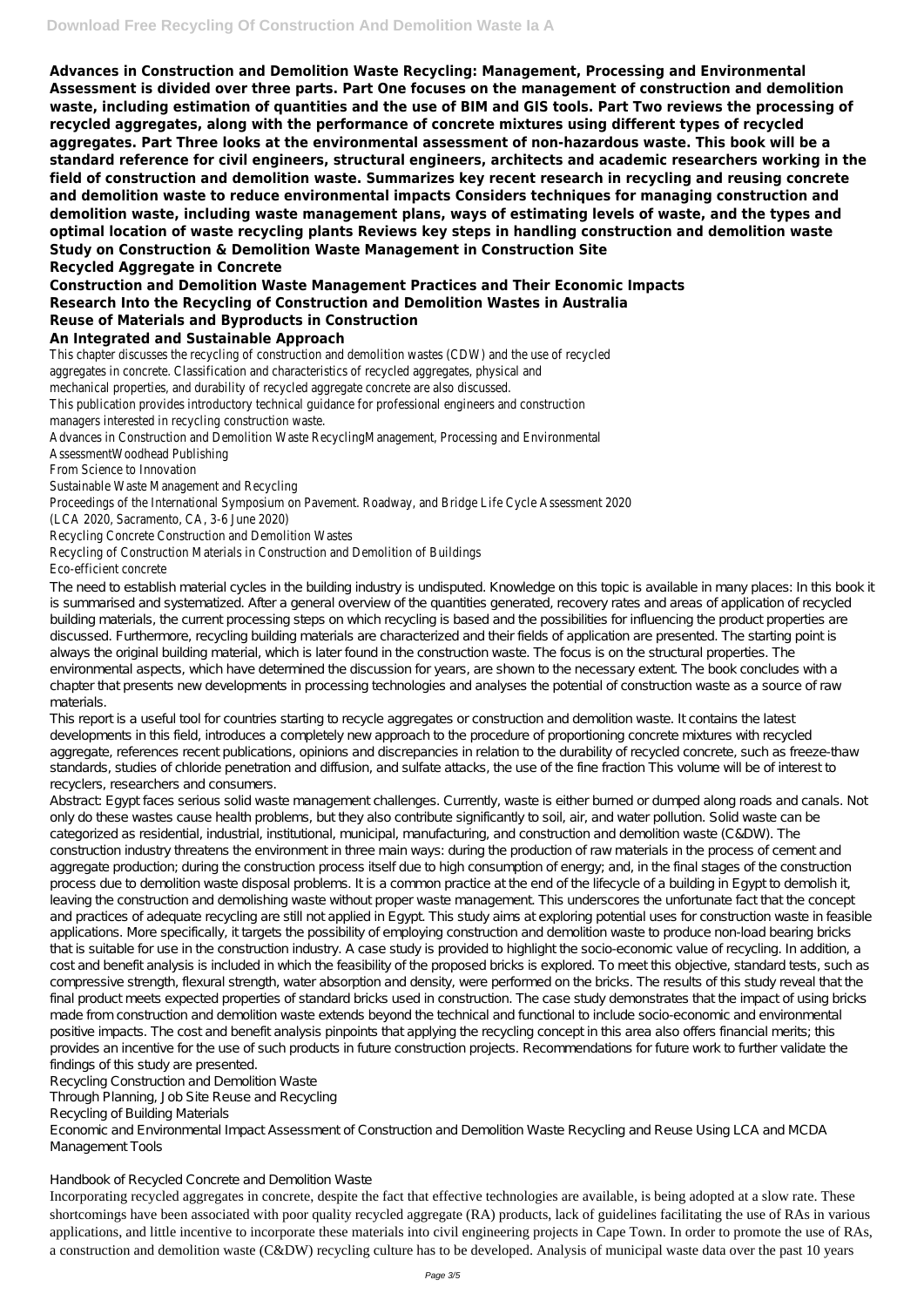shows that the commercial aggregate industry and market has not grown. A major contributor to the excess C&DW in the City, is the discarded C&DW once used to manage landfill sites with regard to activities such as cell creation, road building etc. This has resulted in 195 000 tons of the estimated 680 000 tons per annum (2012) of C&DW being disposed in Cape Town. The approach of the City and the construction industry to waste management is characterised by quality control issues, resource inefficiencies, economic and social burdens and environmental impacts. The realisation of C&DW as a resource and the development of on-site recycling procedures are seen as the key to creating more sustainable C&DW management systems. This is achieved internationally through detailed integrated waste management plans (IWMPs) that require waste generators to identify and separate a variety of C&DWs, as well as specify their proposed uses for these materials. This creates an environment where a specialist waste-processing sector can develop and practices such as the re-use and recycling of multiple C&DWs can flourish. It is important that the management and handling of C&DWs is carried out in a manner such that the technical requirements of this resource are understood. This study analyses two major C&D materials in clay and concrete masonry (CMA) materials and waste concrete (RCA). "

Construction and Demolition Waste (CDW), from the construction, maintenance, renovation and demolition of buildings and structures, represents a large proportion of the waste in industrialized societies. Compared to other forms, such as household waste, more than 90% of CDW can be used as a resource and a substitute for construction materials, especially for primary, natural raw materials. Reuse, recovery and recycling depends on the quality and market for the materials, and the environmental impact of the processes for conversion of CDW from old structures to its use in new structures. However, the utilization today of CDW products as secondary resources is marginal. Most CDW is deposited or used as fill material, and the opportunities of high quality recycling are generally neglected. This book presents the opportunities for the sustainable and resource efficient utilisation of CDW, focusing on recycling of concrete and masonry as the major forms of CDW. The recycling of gypsum, timber, mineral wool, asphalt and other types are also described. Its aim is to present a chain of value and material streams in the transformation of obsolete buildings and structures into new buildings and structures. It takes a holistic view, focusing on the lifecycle economy (the circular economy) and integrated management aspects of various scenarios ranging from high industrial urban renewal to debris removal and management after disasters and conflicts. It is based on the author ?s 35 years of research and development combined with practical international experience within the demolition and recycling area. It addresses students, architects, civil engineers, building owners, public authorities and others working in urban planning, demolition and resource management in the building and construction sector and in the reconstruction of damaged buildings after disasters and wars.

Concrete is the most used man-made material in the world since its invention. The widespread use of this material has led to continuous developments such as ultra-high strength concrete and self-compacting concrete. Recycled Aggregate in Concrete: Use of Industrial, Construction and Demolition Waste focuses on the recent development which the use of various types of recycled waste materials as aggregate in the production of various types of concrete. By drawing together information and data from various fields and sources, Recycled Aggregate in Concrete: Use of Industrial, Construction and Demolition Waste provides full coverage of this subject. Divided into two parts, a compilation of varied literature data related to the use of various types of industrial waste as aggregates in concrete is followed by a discussion of the use of construction and demolition waste as aggregate in concrete. The properties of the aggregates and their effect on various concrete properties are presented, and the quantitative procedure to estimate the properties of concrete containing construction and demolition waste as aggregates is explained. Current codes and practices developed in various countries to use construction and demolition waste as aggregates in concrete and issues related to the sustainability of cement and concrete production are also discussed. The comprehensive information presented in Recycled Aggregate in Concrete: Use of Industrial, Construction and Demolition Waste will be helpful to graduate students, researchers and concrete technologists. The collected data will also be an essential reference for practicing engineers who face problems concerning the use of these materials in concrete production.

Construction Demolition Waste : Proceedings of the International Conference Organised by the Concrete and Masonry Research Group and Held at Kingston University - London on 14-15 September 2004

Recycling Construction & Demolition Waste: A LEED-Based Toolkit (GreenSource)

Requirements for pre-demolition audit

A Report

A Financial Feasibility Model

Generation, Regulation, Practices, Processing, and Policies

The three volumes from part of the Proceedings of the two-day International Conference organised by the Concrete and Masonry Research Group within the School of Engineering at Kingston University, held in September 2004. The Conference deals with issues such as the regulatory framework, government policy, waste management, processing, recovery, the supply network, recycling opportunities, sustainable ways forward and the economics of sustainability. This open access book provides insight into the implementation of Life Cycle approaches along the entire business value chain, supporting environmental, social and economic sustainability related to the development of industrial technologies, products, services and policies; and the development and management of smart agricultural systems, smart mobility systems, urban infrastructures and energy for the built environment. The book is based on papers presented at the 8th International Life Cycle Management Conference that took place from September 3-6, 2017 in Luxembourg, and which was organized by the Luxembourg Institute of Science and Technology (LIST) and the University of Luxembourg in the framework of the LCM Conference Series. This report presents the situation within the Nordic countries with respect to production and recycling of construction and demolition waste, in particular crushed concrete, in the form of aggregates, and discusses the conditions and requirements relating to environmental impacts for a possible application of the End-of-Waste option in the Waste Framework Directive. If this option is applied, the material may become a product and it will no longer be regulated by waste legislation. Regulation of crushed concrete under product legislation presents a number of challenges, particularly with respect to environmental protection. The report presents and proposes a methodology for the setting of leaching and risk-based criteria to be fulfilled by crushed concrete (and other waste aggregates) in order to obtain End-of-Waste status. It is further recommended to set impact-reducing conditions on the use of materials obtaining Endof-Waste criteria, and not to allow free use. It should be noted that the work described in this report was carried out during the period from 2010 to 2012. Construction & Demolition Debris Guidebook An Introduction to Recycling Construction and Demolition Waste Advances in Construction and Demolition Waste Recycling Re-use of Construction and Demolition Waste in Housing Developments Progress of Recycling in the Built Environment

#### Reducing Construction and Demolition Waste

The Malaysia construction industry nowadays generates a large quantity of construction and demolition waste. Construction and demolition waste defined as a mixture of surplus materials arising from any excavation, civil or building construction, site clearance, demolition activities, road works, and building renovation. The disposal of